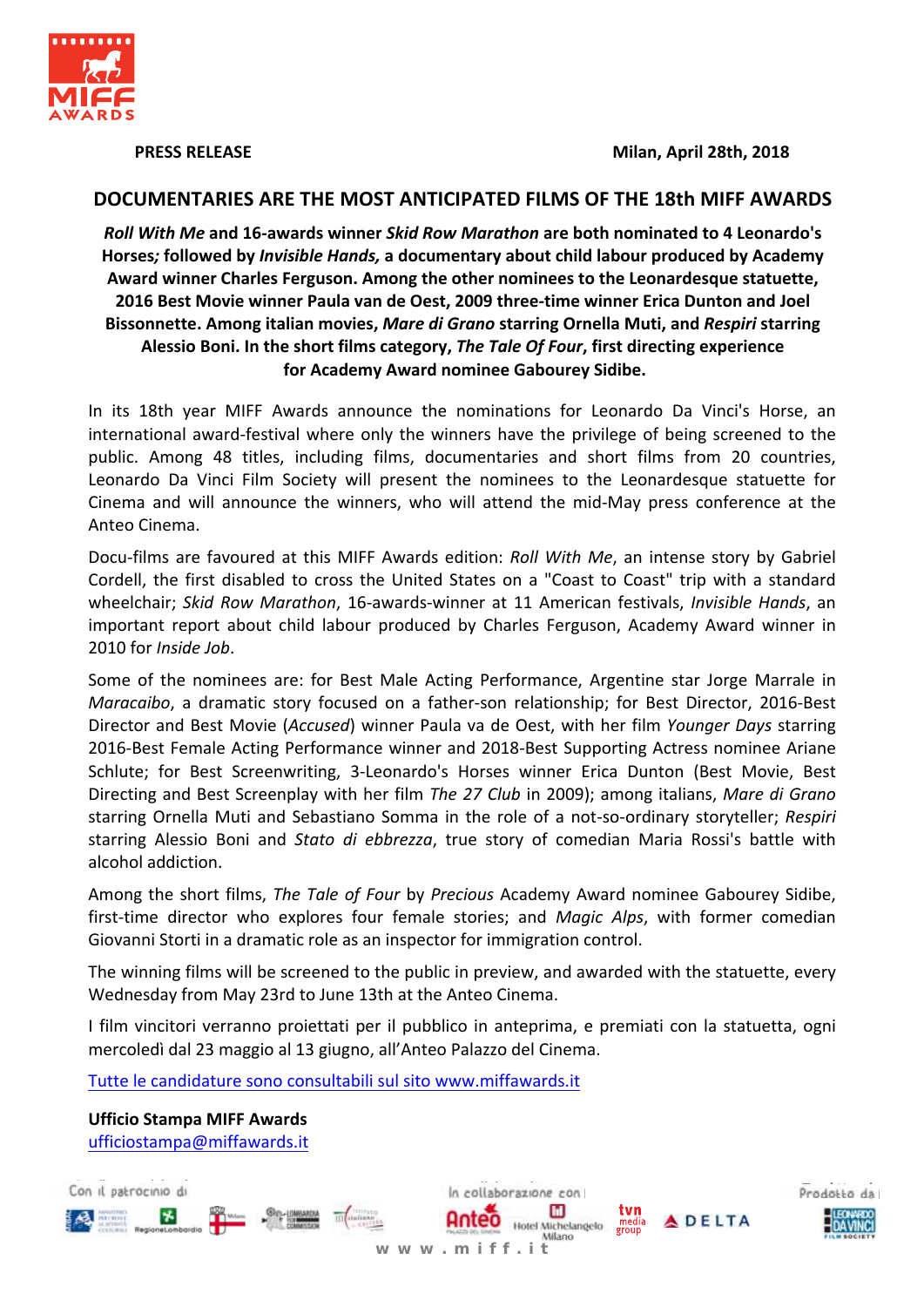

# **MIFF AWARDS 2018 - NOMINATIONS SORTED BY CATEGORY**

### -**BEST DIRECTING**

**Somewhere in Tonga**  Florian Schewe **Younger Days**  Paula van de Oest **Maracaibo**  Miguel Angel Rocca **To Let**  Chezhiyan Ra **The Forest**  Roman Zhigalov **The Best Of All Worlds**  Adrian Goiginger

#### -**BEST MALE ACTING PERFORMANCE**

**Somewhere in Tonga**  Sascha Alexander Gersak **The Best Of All Worlds**  Jeremy Miliker **Benzine**  Ali Yahyaoui **Maracaibo**  Jorge Marrale **To Let**  Santhosh Sreeram **Desert Shores**  Joel Bissonnette

### -**BEST CINEMATOGRAPHY**

**The Best Of All Worlds**  Yoshi Heimrath, Paul Sprintz **Maracaibo**  Sebastian Gallo **Younger Days**  Guido van Gennep **Emma**  Adrian Lorenzo **To Let**  Chezhiyan Ra **The Age of Imitation**  Charles Alexander

### -**BEST EDITING (DOCU&MOVIES)**

**Somewhere in Tonga**  Till Ufer **Younger Days**  Eline Bakker **Skid Row Marathon**  Tchavdar Georgiev **Say Her Name**  Kate Davis, David Heilbroner **Roll With Me**  Jeff Buccellato **My Tourette's**  Alessandro Molatore

### -**BEST SUPPORTING ACTOR**

**Somewhere in Tonga**  Luis Pintsch **The Forest**  Oleg Feoktistov **Maracaibo**  Nicolas Francella **The Best Of All Worlds**  Lukas Miko **Younger Days**  Steef Cuijpers **To Let**  Dharun

#### -**BEST ITALIAN MOVIE**

**Respiri Stato Di Ebrezza Oltre La Nebbia - Il Mistero Di Rainer Merz Mare di Grano** 



#### -**BEST SCREENWRITING**

**Somewhere in Tonga**  Sarah Schill **Younger Days**  Rifka Lodeizen, Paula van de Oest **Maracaibo**  Maximiliano Gonzalez, Miguel Angel Rocca **To Let**  Chezhiyan Ra **The Best Of All Worlds**  Adrian Goiginger **Abigail Falls**  Erica Dunton

#### -**BEST FEMALE ACTING PERFORMANCE**

**Benzine**  Sondos Belhassen **Emma**  Sofia Rangone **The Forest**  Natalya Rychkova **The Best Of All Worlds**  Verena Altenberger **The Age of Imitation**  Tanya Alers **The Gift of Love**  Somin Kim

#### -**BEST PRODUCTION DESIGN**

**The iron Orchard**  Mars Feehry **The Best Of All Worlds**  Veronika Merlin **The Forest**  Vitaly Trofimov **The Portrait**  Francois Debacker **To Let**  Chezhiyan Ra **Maracaibo**  German Garrido

#### -**BEST MUSIC (DOCU.&MOVIES)**

**Somewhere in Tonga**  Daniel Dickmeis **Skid Row Marathon**  Kim Planert **The Iron Orchard**  Duncan Thum **Roll With Me**  Dean Parker **Letter From Masanjia**  Michael Richard Plowman **The Age of Imitation**  Mark Day, Stefan Miranda, Theo Francis, Mike Day

#### -**BEST SUPPORTING ACTRESS**

**Abigail Falls**  Gala Gordon **Maracaibo**  Mercedes Moran **The Forest**  Maria Avramkova **Younger Days**  Ariane Schluter **Desert Shores**  Keylor Leigh **Younger Days**  Hannah Hoekstra

### **• MIGLIOR FILM**

This award depends exclusively on the public's choice at the winners' premiere.







**w w w . m i f f . i t**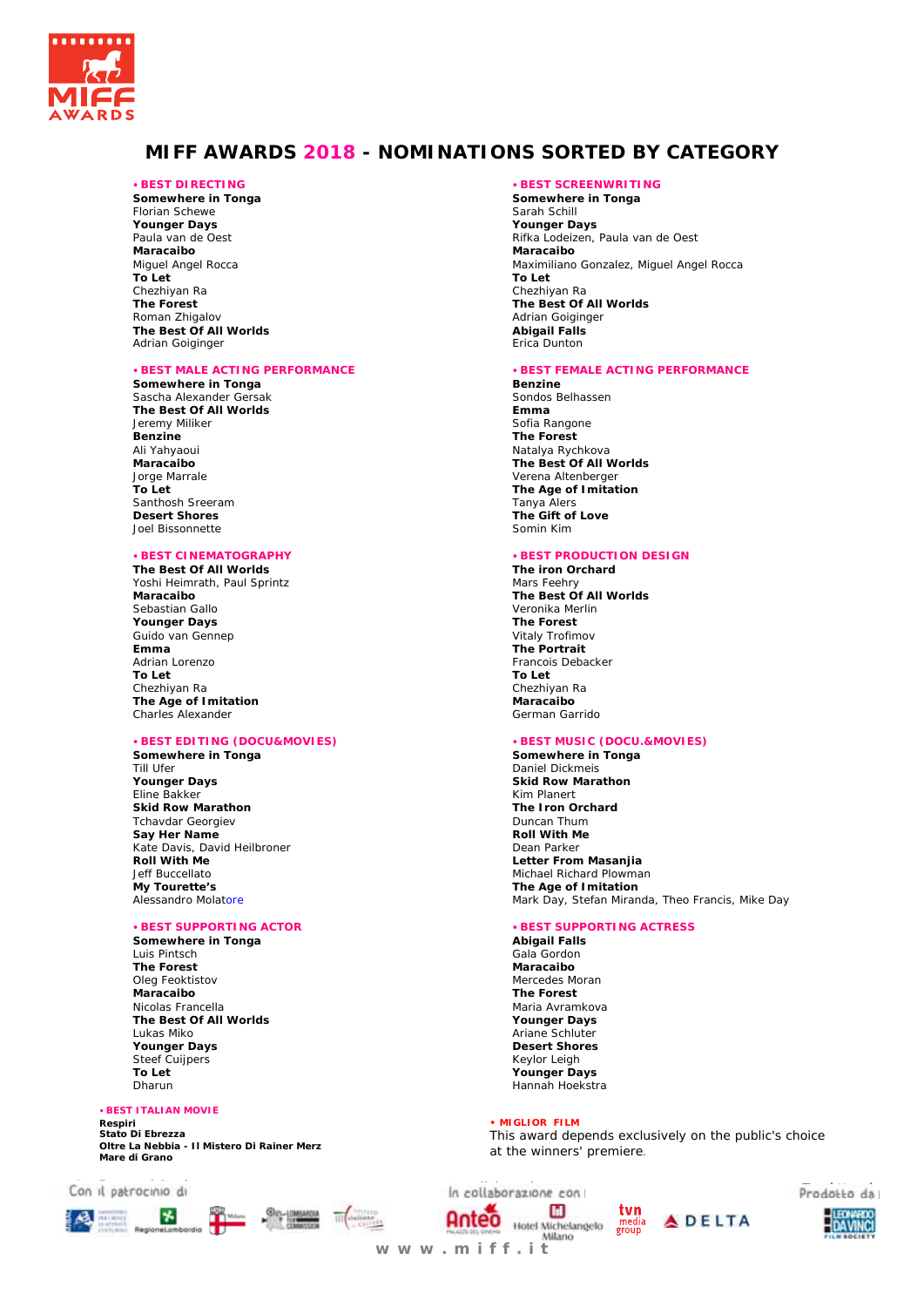

# **MIFF AWARDS 2018 - FILMS with nominations**

# **FEATURE FILMS**

(all films are nominated for Best Movie, voted among the winners directly by the public)

**1. Younger Days** – 8 nominations **(Netherlands)** Italian Premiere Best Film; Best Directing; Best Screenwriting; Best Cinematography; Best Editing; Best Supporting Actor; Best Supporting Actress; Best Supporting Actress. **2. The Best of All Worlds** - 8 nominations **(Austria)** Italian Premiere Best Film; Best Directing; Best Screenwriting; Best Acting Performance Male; Best Acting Performance Female; Best Cinematography; Best Production Design; Best Supporting Actor. **3. Maracaibo** – 8 nominations **(Argentina)** Milan Premiere Best Film; Best Directing; Best Screenwriting; Best Acting Performance Male; Best Cinematography; Best Production Design; Best Supporting Actor; Best Supporting Actress. **4. Somewhere in Tonga** – 7 nominations **(Germany)** Italian Premiere Best Film; Best Directing; Best Screenwriting; Best Acting Performance Male; Best Editing; Best Music; Best Supporting Actor. **5. To Let** – 7 nominations **(India)** European Premiere Best Film; Best Directing; Best Screenwriting; Best Acting Performance Male; Best Cinematography; Best Production Design; Best Supporting Actor. **6. The Forest** – 6 nominations **(Russia)** Italian Premiere Best Film; Best Directing; Best Acting Performance Female; Best Production Design; Best Supporting Actor; Best Supporting Actress. **7. The Age of Imitation** - 4 nominations **(Australia)** Italian Premiere Best Film; Best Cinematography; Best Acting Performance Female; Best Music. **8. Abigail Falls** – 3 nominations **(Usa)** European Premiere Best Film; Best Screenwriting; Best Supporting Actress. **9. Emma** – 3 Nominations **(Argentina)** Italian Premiere Best Film; Best Cinematography; Best Acting Performance Female. **10. Desert Shores** – 3 nominations **(USA)** Italian Premiere Best Film; Best Acting Performance Male; Best Supporting Actress. **11. The Iron Orchard** - 3 nominations **(USA)** European Premiere Best Film; Best Production Design; Best Music. **12. Benzine** - 3 nominations **(Tunisia)** Italian Premiere Best Film; Best Acting Performance Male; Best Acting Performance Female. **13. The Gift of Love** - 2 nominations **(South Korea)** Europen Premiere Best Film; Best Acting Performance Female. **14. The Portrait** - 2 nominations **(France)** Italian Premiere Best Film; Best Production Design. **15. Respiri** - 2 Nominations **(Italy)** Italian Premiere Best Film; Best Italian Language Film **16. Stato di Ebrezza** - 2 Nominations **(Italy)** Italian Premiere Best Film; Best Italian Language Film **17. Oltre La Nebbia - Il Mistero di Rainer Merz** - 2 Nominations **(Italy)** Milan Premiere Best Film; Best Italian Language Film **18. Mare di Grano** - 2 Nominations **(Italy)** Milan Premiere Best Film; Best Italian Language Film









**ADELTA**